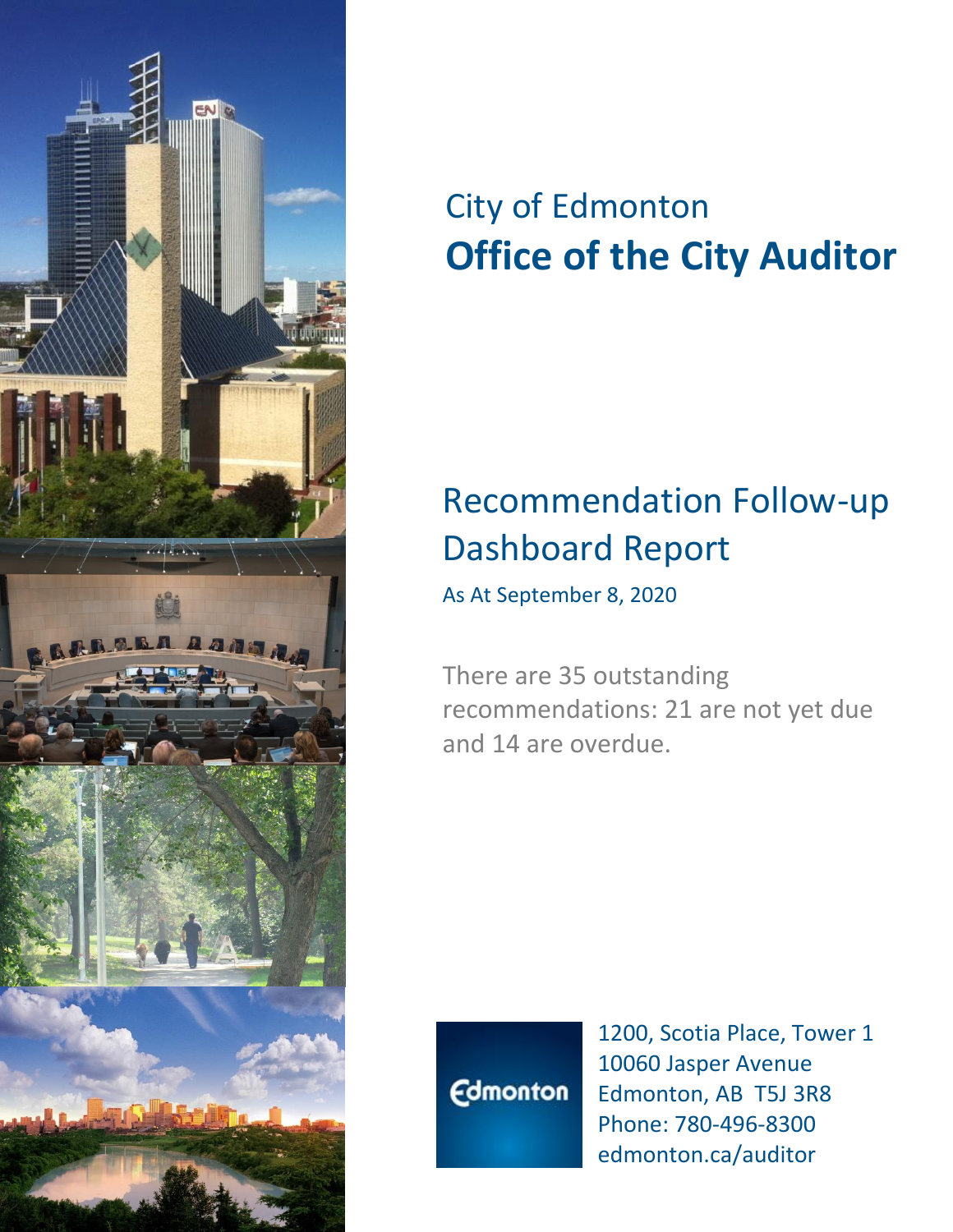### Closed Recommendations

 $\frac{1}{2}$ 

reserve to the

 $\mathbf{a}$  and

In the period since our last report (June 16, 2020) the administration closed 2 recommendations

| <b>Project Name</b>                                         | <b>Department</b>      | <b>Recommendation</b>                                     |
|-------------------------------------------------------------|------------------------|-----------------------------------------------------------|
| <b>Edmonton Transit Service</b><br>Revenue Management Audit | <b>City Operations</b> | Rec 6 - Mitigate Fare Evasion                             |
| 2. Parks and Roads Service<br><b>Yard Operations Audit</b>  | <b>City Operations</b> | Rec 3 - Develop a Standard and<br>Prioritize Improvements |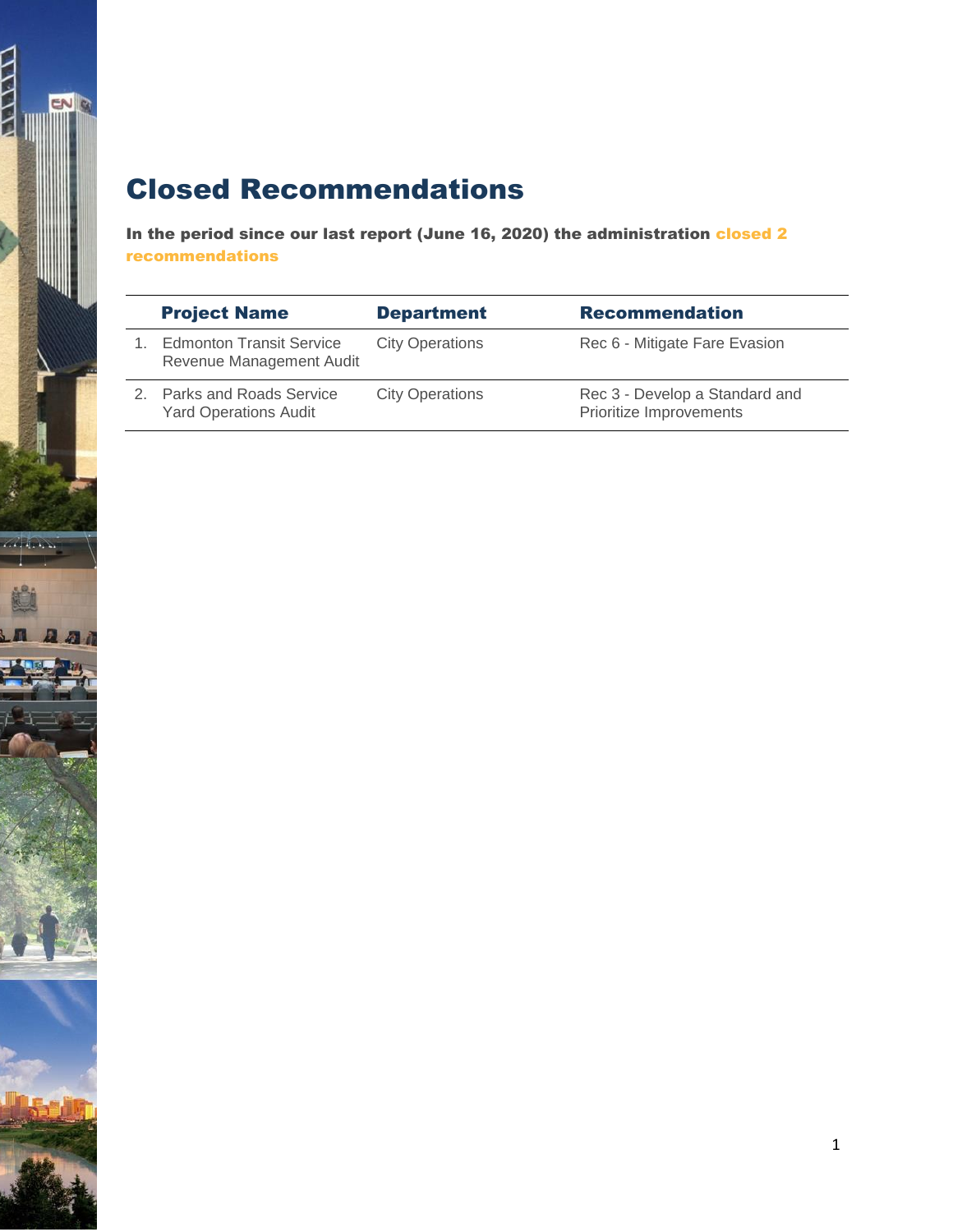

## Overdue Recommendations

There are 14 overdue recommendations.

#### More than one year overdue:

| <b>Project Name</b>                                     | <b>Department</b>                   | <b>Recommendation</b>                        | <b>Months</b><br><b>Overdue</b> | <b>Revised</b><br><b>Due Date</b> |
|---------------------------------------------------------|-------------------------------------|----------------------------------------------|---------------------------------|-----------------------------------|
| Africa Centre<br>Governance and<br>Management<br>Review | Africa Centre Board<br>of Directors | Rec 2 - Update Governing<br><b>Documents</b> | 14                              | 11/30/2020                        |

#### Less than one year overdue:

|                | <b>Project Name</b>                                                      | <b>Department</b>                                    | <b>Recommendation</b>                                                                                | <b>Months</b><br><b>Overdue</b> | <b>Revised</b><br><b>Due Date</b> |
|----------------|--------------------------------------------------------------------------|------------------------------------------------------|------------------------------------------------------------------------------------------------------|---------------------------------|-----------------------------------|
| 2 <sup>1</sup> | <b>Edmonton Transit</b><br>Service Revenue<br>Management Audit           | <b>City Operations</b>                               | Rec 5 - Document<br><b>Performance Measures</b><br>Methodology                                       | 9                               | 12/15/2019                        |
| 3.             | <b>Accounts Payable</b><br>Audit                                         | Financial and<br><b>Corporate Services</b>           | Rec 2 - Improve Controls<br>over Accounts Payable<br>System                                          | 8                               | 12/31/2019                        |
| $\overline{4}$ | Edmonton<br>Economic<br>Development<br>Corporation<br>(EEDC) Audit       | Edmonton<br>Economic<br>Development<br>Corporation   | Rec 3 - Review and Update<br>Objectives of EEDC's<br><b>Innovation System</b>                        | 8                               | 12/31/2019                        |
| $5^{\circ}$    | Edmonton<br>Economic<br>Development<br>Corporation<br>(EEDC) Audit       | Edmonton<br>Economic<br>Development<br>Corporation   | Rec 5 - Ensure Performance<br>Measures are Sufficient,<br>Reliable, Understandable and<br>Comparable | $\overline{7}$                  | 2/1/2020                          |
| 6.             | Residential Infill<br>Audit                                              | Urban Form and<br>Corporate Strategic<br>Development | Rec 2 - Development Permit<br>Review                                                                 | 5                               | 10/30/2020                        |
| 7 <sub>1</sub> | Ukrainian Canadian<br>Archives and<br>Museum of Alberta<br>Investigation | Urban Form and<br>Corporate Strategic<br>Development | Rec 1 - Clear Funding<br>Agreement Terms and<br>Conditions                                           | 5                               | 3/31/2020                         |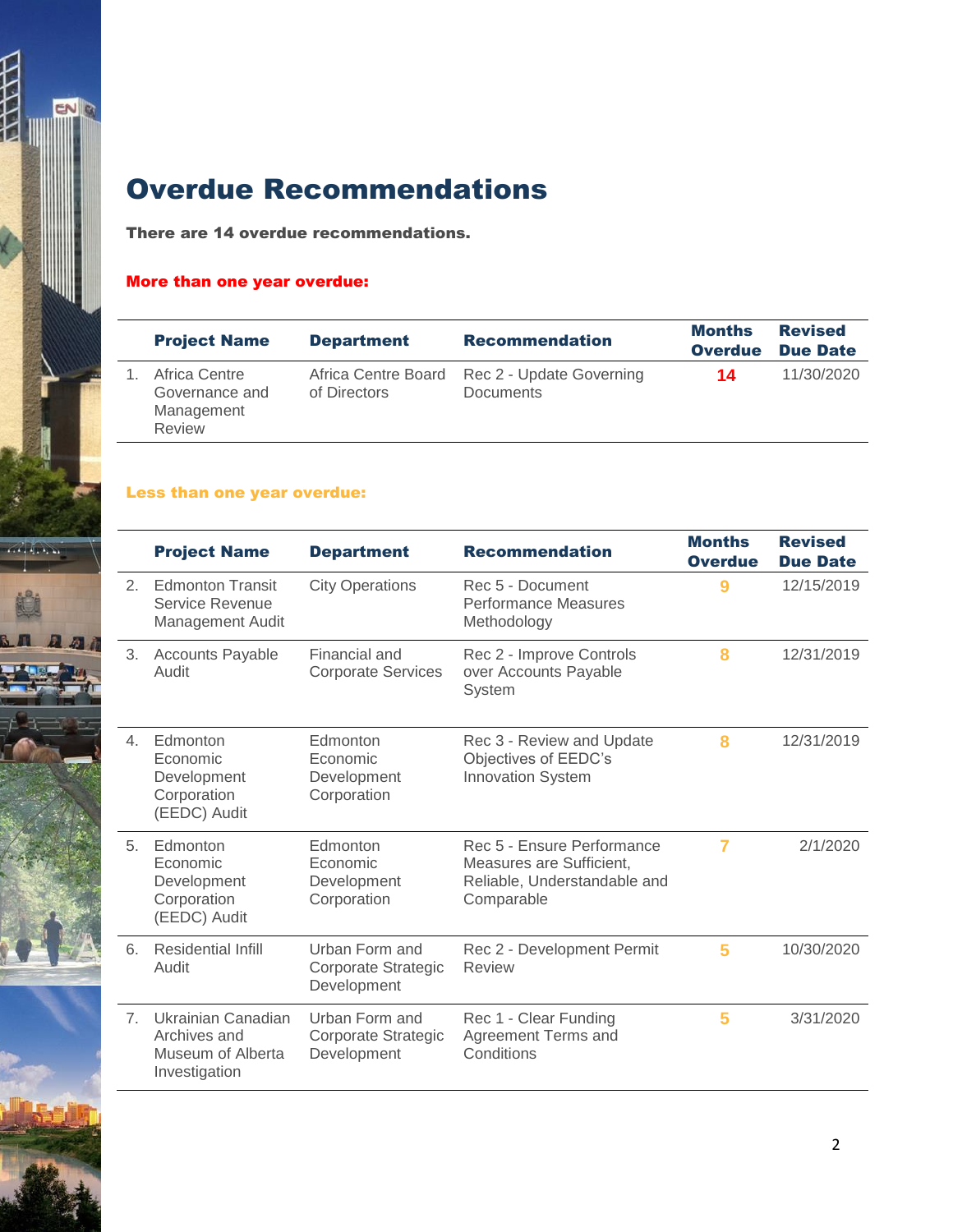

|    | <b>Project Name</b>                                                       | <b>Department</b>                                  | <b>Recommendation</b>                                                                                                     | <b>Months</b><br><b>Overdue</b> | <b>Revised</b><br><b>Due Date</b> |
|----|---------------------------------------------------------------------------|----------------------------------------------------|---------------------------------------------------------------------------------------------------------------------------|---------------------------------|-----------------------------------|
| 8. | <b>Edmonton Transit</b><br>Service Revenue<br>Management Audit            | <b>City Operations</b>                             | Rec 8 - Improve Safeguards<br>for Fare Media                                                                              | 5                               | 3/31/2020                         |
| 9. | Conflict of Interest<br>Management Audit                                  | <b>Employee Services</b>                           | Rec 3 - Ensure All Employees<br>have Completed the Code of<br><b>Conduct Training</b>                                     | 5                               | 3/31/2020                         |
|    | 10. Conflict of Interest<br><b>Management Audit</b>                       | Office of the City<br>Manager                      | Rec 4 - Provide Ongoing<br>Conflict of Interest<br><b>Communication and Easily</b><br>Accessible Information and<br>Tools | 5                               | 3/31/2020                         |
|    | 11. Edmonton<br>Economic<br>Development<br>Corporation<br>(EEDC) Audit    | Edmonton<br>Economic<br>Development<br>Corporation | Rec 1 - Update EEDC's<br><b>Governing Documents</b>                                                                       | 4                               | 12/31/2020                        |
|    | 12. Edmonton Transit<br>Service Revenue<br>Management Audit               | <b>City Operations</b>                             | Rec 2 - Improve Program<br>Reporting                                                                                      | 2                               | 6/30/2020                         |
|    | 13. Edmonton Transit<br><b>Service Revenue</b><br><b>Management Audit</b> | <b>City Operations</b>                             | Rec 3 - Document Support for<br>Inputs and Assumptions                                                                    | $\overline{2}$                  | 6/30/2020                         |
|    | 14. Edmonton Transit<br>Service Revenue<br><b>Management Audit</b>        | <b>City Operations</b>                             | Rec 4 - Enhance Non-Fare<br><b>Revenue Strategies</b>                                                                     | $\overline{2}$                  | 6/30/2020                         |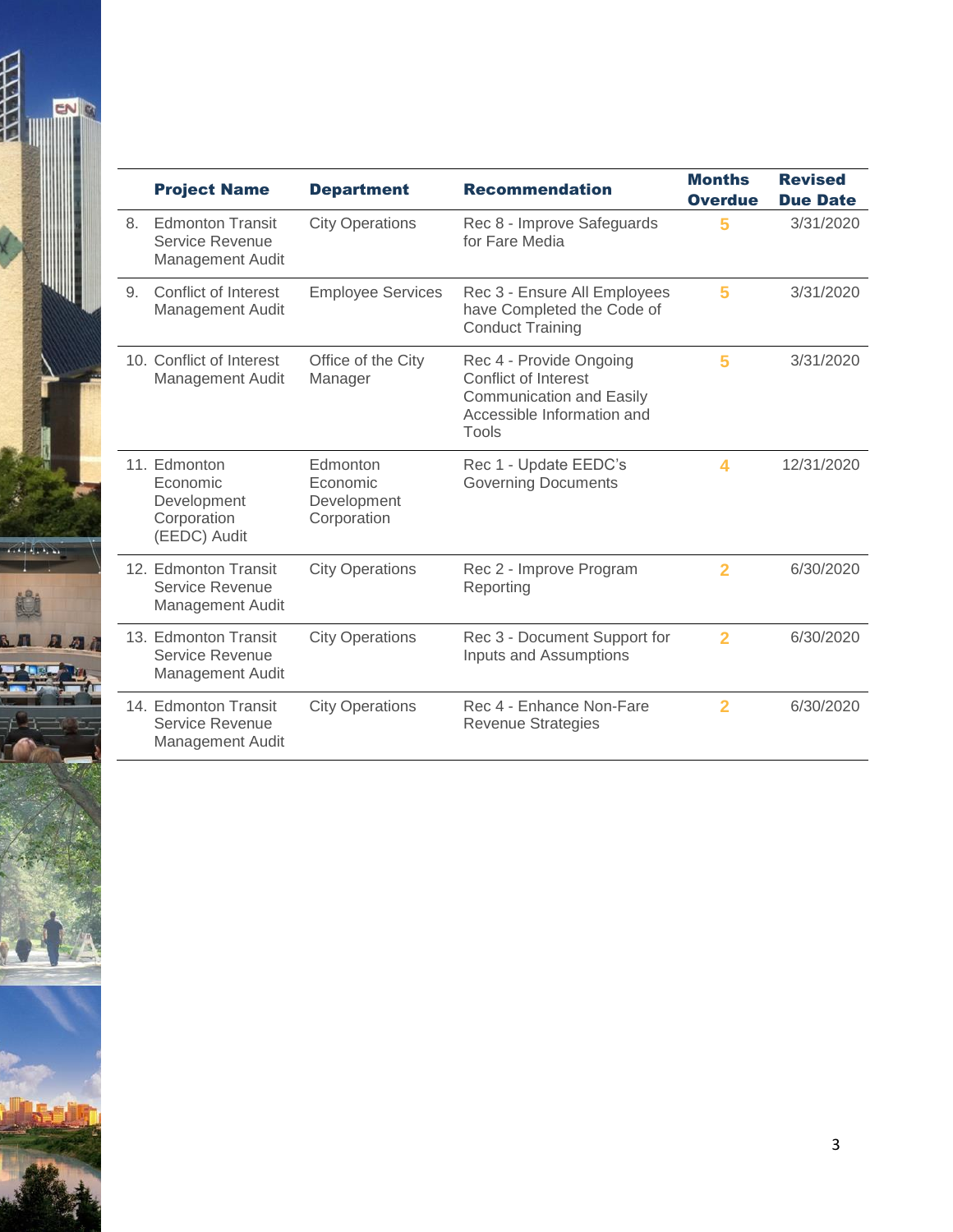

## Recommendations Not Yet Due

#### There are 21 recommendations that are not yet due.

|                | <b>Project Name</b>                                                             | <b>Department</b>                                  | <b>Recommendation</b>                                                                   | <b>Months</b><br><b>Until Due</b> | <b>Due Date</b> |
|----------------|---------------------------------------------------------------------------------|----------------------------------------------------|-----------------------------------------------------------------------------------------|-----------------------------------|-----------------|
| 1 <sup>1</sup> | Communications<br>and Engagement<br><b>Department Audit</b>                     | Communications<br>and Engagement                   | Rec 2 - Standardize<br>Processes                                                        | 1                                 | 9/30/2020       |
| 2.             | Communications<br>and Engagement<br><b>Department Audit</b>                     | Communications<br>and Engagement                   | Rec 4 - Finalize<br><b>Performance Measures</b>                                         | 1                                 | 9/30/2020       |
| 3.             | Parks and Roads<br>Service Yard<br><b>Operations Audit</b>                      | <b>City Operations</b>                             | Rec 4 - Review and<br><b>Optimize Existing Yard</b><br>Space                            | $\overline{2}$                    | 10/30/2020      |
|                | 4. Access to Digital<br><b>Assets</b>                                           | Office of the City<br>Manager                      | Rec 2 - Correct Identified<br><b>Weaknesses with Access</b><br><b>Control Processes</b> | $\overline{2}$                    | 10/31/2020      |
| 5.             | Emergency<br>Management<br>Governance and<br><b>Risk Assessment</b><br>Audit    | <b>Citizen Services</b>                            | Rec 1 - Strategic Plan and<br>Performance Management<br>Framework                       | $\overline{\mathbf{4}}$           | 12/20/2020      |
|                | 6. Emergency<br>Management<br>Governance and<br><b>Risk Assessment</b><br>Audit | <b>Citizen Services</b>                            | Rec 2 - Update Governing<br>Documents                                                   | 4                                 | 12/20/2020      |
| 7.             | Emergency<br>Management<br>Governance and<br><b>Risk Assessment</b><br>Audit    | <b>Citizen Services</b>                            | Rec 3 - Hazard<br><b>Identification and Risk</b><br>Assessment                          | 4                                 | 12/20/2020      |
|                | 8. Edmonton Economic<br>Development<br>Corporation (EEDC)<br>Audit              | Edmonton<br>Economic<br>Development<br>Corporation | Rec 2 - Align Risk<br>Management Process with<br><b>Best Practice</b>                   | 4                                 | 12/31/2020      |
| 9.             | 2017 Municipal<br>Election                                                      | Office of the City<br><b>Clerk</b>                 | Rec 1 - Information<br><b>Technology Support</b>                                        | 4                                 | 12/31/2020      |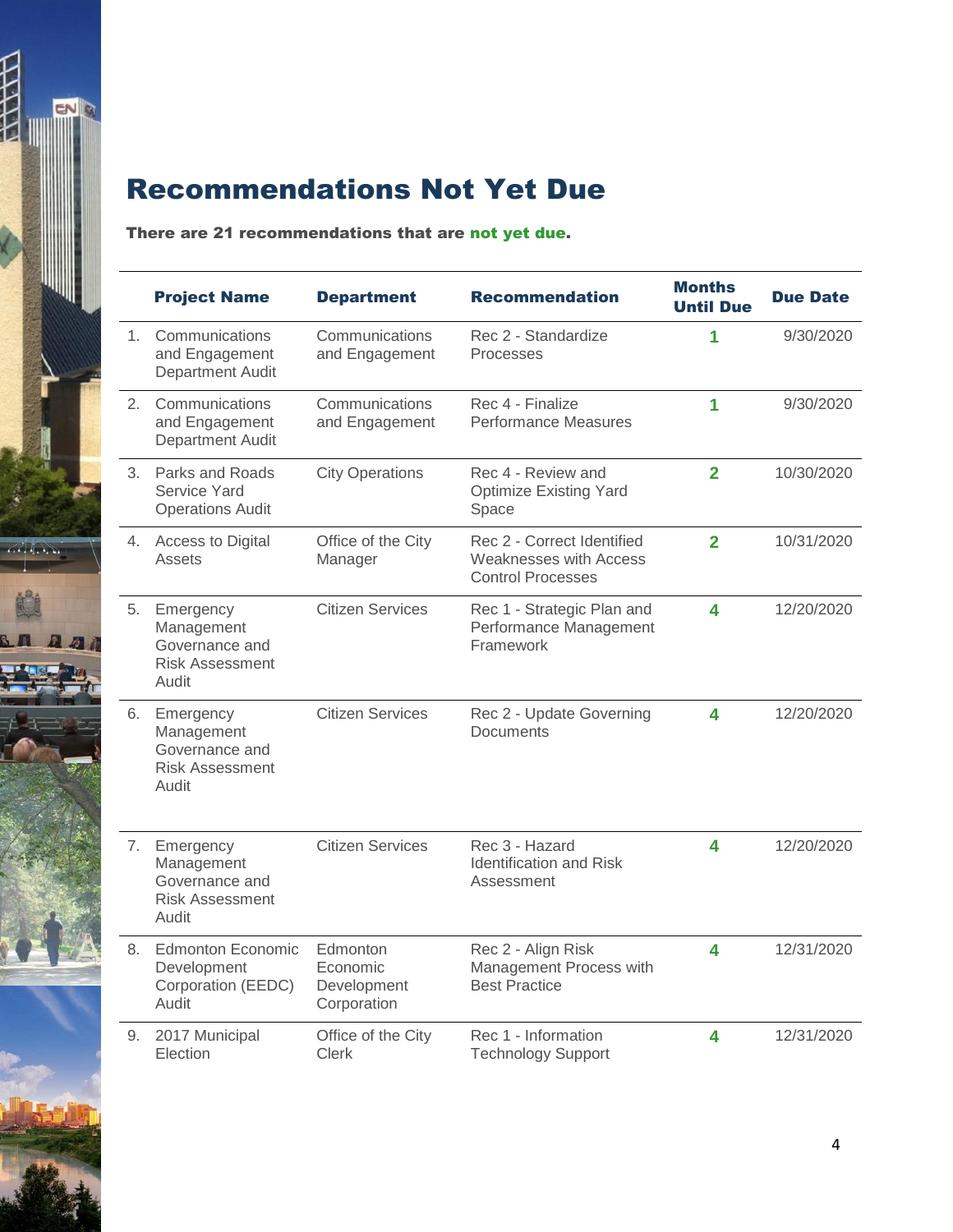| <b>Project Name</b>                                                    | <b>Department</b>                                    | <b>Recommendation</b>                                                                                              | <b>Months</b><br><b>Until Due</b> | <b>Due Date</b> |
|------------------------------------------------------------------------|------------------------------------------------------|--------------------------------------------------------------------------------------------------------------------|-----------------------------------|-----------------|
| 10. Residential Infill<br>Audit                                        | Urban Form and<br>Corporate Strategic<br>Development | Rec 3 - Zoning Bylaw<br>Updates                                                                                    | 4                                 | 12/31/2020      |
| 11. Residential Infill<br>Audit                                        | Urban Form and<br>Corporate Strategic<br>Development | Rec 4 - Use of Term "Infill"                                                                                       | 4                                 | 12/31/2020      |
| 12. Conflict of Interest<br><b>Management Audit</b>                    | Office of the City<br>Manager                        | Rec 2 - Develop Clear<br><b>Guiding Documents</b><br>Tailored to Needs and<br><b>Risks</b>                         | 5                                 | 1/31/2021       |
| 13. Conflict of Interest<br><b>Management Audit</b>                    | Office of the City<br>Manager                        | Rec 1 - Update the<br>Conflict of Interest<br>Program Governance<br>Framework                                      | 6                                 | 2/28/2021       |
| 14. Evaluated Receipt<br>Settlement Audit                              | Financial and<br><b>Corporate Services</b>           | Rec 1 - Design and<br>Implement an ERS<br><b>Administrative Directive</b>                                          | $\overline{7}$                    | 3/31/2021       |
| 15. Evaluated Receipt<br>Settlement Audit                              | Financial and<br><b>Corporate Services</b>           | Rec 2 - Perform Regularly<br><b>Scheduled Operational</b><br>Processes in Support of<br><b>Monitoring Controls</b> | $\overline{7}$                    | 3/31/2021       |
| 16. Parks and Roads<br><b>Service Yard</b><br><b>Operations Audit</b>  | <b>City Operations</b>                               | Rec 1 - Develop a Plan for<br>Yards                                                                                | 10                                | 6/30/2021       |
| 17. Communications<br>and Engagement<br><b>Department Audit</b>        | Communications<br>and Engagement                     | <b>Rec 1 - Document Position</b><br>Work Tasks and<br>Responsibilities                                             | 10                                | 6/30/2021       |
| 18. Communications<br>and Engagement<br><b>Department Audit</b>        | Communications<br>and Engagement                     | Rec 3 - Review and<br><b>Communicate Services</b>                                                                  | 10                                | 6/30/2021       |
| 19. Communications<br>and Engagement<br><b>Department Audit</b>        | Communications<br>and Engagement                     | Rec 5 - Increase<br>Communication with<br><b>Business Areas</b>                                                    | 10                                | 6/30/2021       |
| 20. Information<br>Technology-<br><b>Disaster Recovery</b><br>Planning | Financial and<br><b>Corporate Services</b>           | Rec 1 - Fully Implement<br>the Disaster Recovery<br>Program                                                        | 16                                | 12/31/2021      |